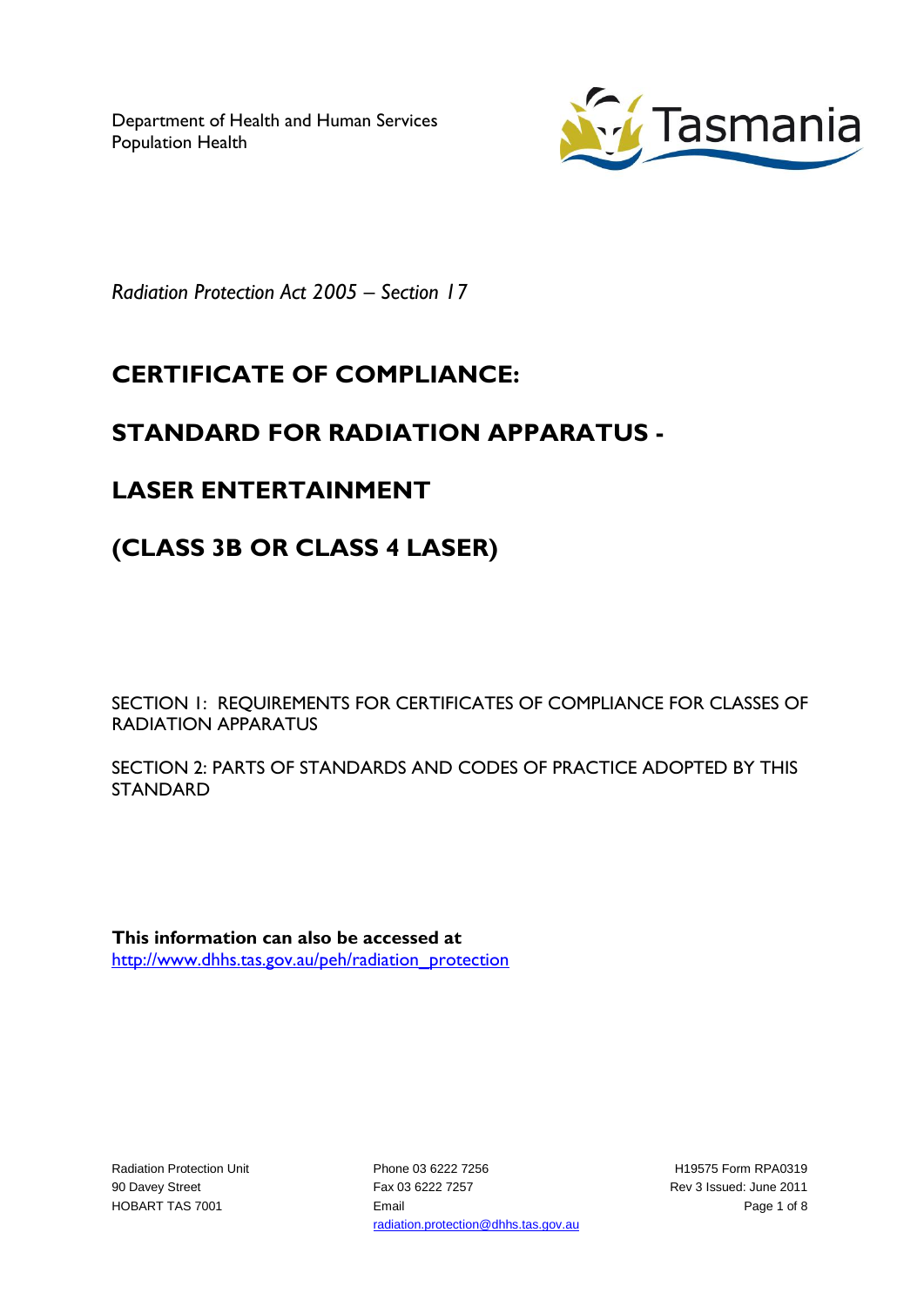### **Section 1 –** REQUIREMENTS FOR CERTIFICATES OF COMPLIANCE FOR CLASSES OF RADIATION APPARATUS

#### **PART – A**

**This Standard is to be used by an accredited person when assessing Radiation Apparatus, classified by Radiation Protection Act 2005 licences as "Laser Class 3B" or "Laser Class 4" and used for laser entertainment, for the purpose of issuing a certificate of compliance, for the purpose of issuing a certificate of compliance in accordance with 17 (1) (b) of the Radiation Protection Act 2005.**

**† Where an item was demonstrated to comply at the time of manufacture or supply, ongoing compliance for that item may be stated only if it is reasonable to assume there has been no change, modification, damage or unacceptable wear and tear to that item since the time of manufacture.** 

**The requirements in Section 2 are taken from the following:**

*AS/NZS 2211.1-2004 (equiv. to IEC 60825-1:2001,MOD)*

*National Health and Medical Research Council*

*Safety of laser products Part 1:Equipment classification, requirements and users guide. Code of Practice for the Safe use of Lasers in the Entertainment Industry (1994)*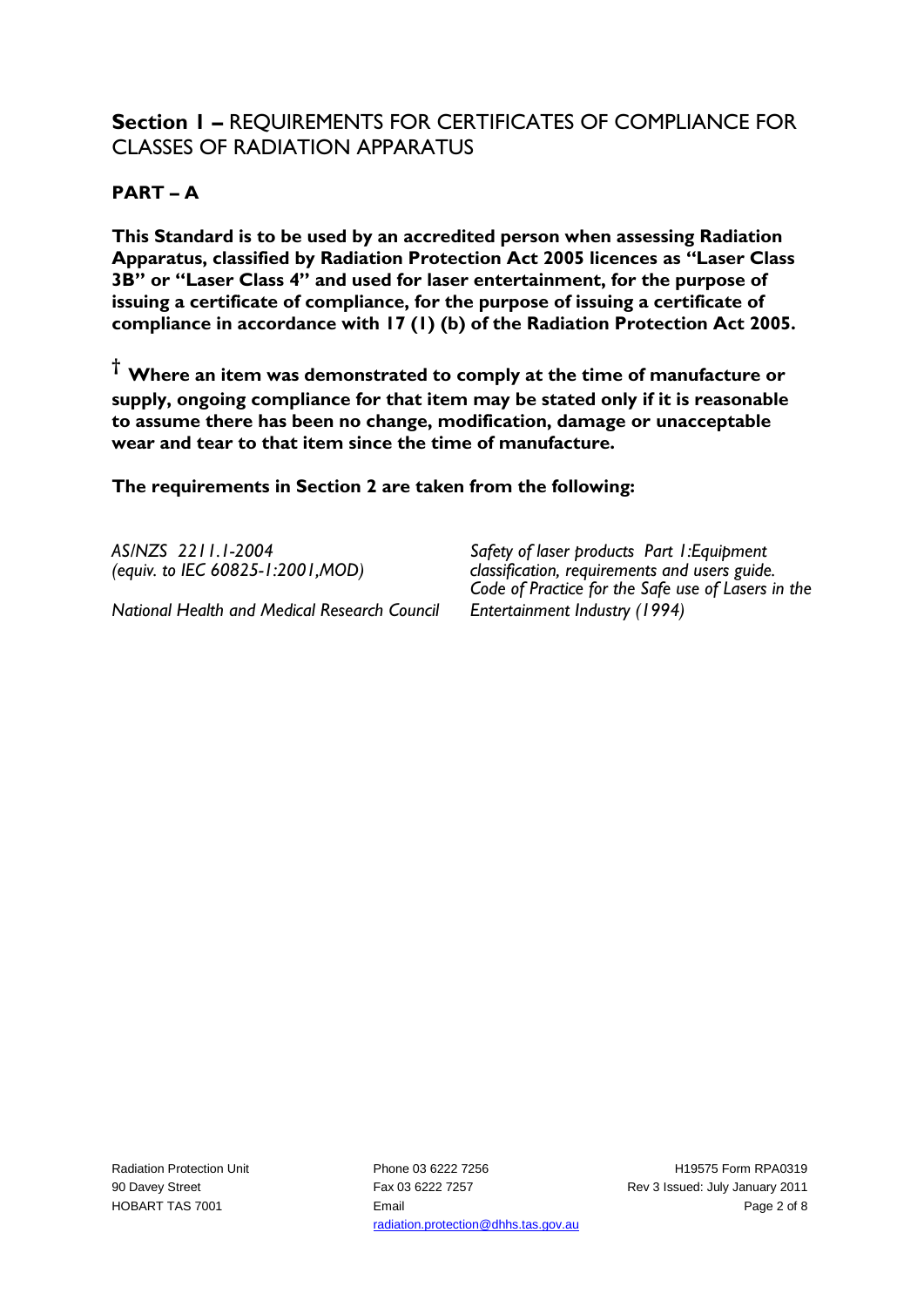#### **PART – B**

**The Standards listed in this part are to be used by a person or company licensed to manufacture or sell Radiation Apparatus, classified by Radiation Protection Act 2005 licences as "Laser Class 3B" or "Laser Class 4" and used for laser entertainment, for the purpose of issuing a certificate of compliance in accordance with 17 (1) (b) of the Radiation Protection Act 2005.**

**The holder of a licence to manufacture or sell such Radiation Apparatus must be able to show that the Radiation Apparatus fully complies with the following Standards\* .**

| AS/NZS 2211.1-2004                           | Safety of laser products Part I: Equipment         |
|----------------------------------------------|----------------------------------------------------|
| (equiv. to IEC 60825-1:2001, MOD)            | classification, requirements and users guide.      |
|                                              | Code of Practice for the Safe use of Lasers in the |
| National Health and Medical Research Council | Entertainment Industry (1994)                      |

Radiation Protection Unit 90 Davey Street HOBART TAS 7001

1

Phone 03 6222 7256 Fax 03 6222 7257 Email radiation.protection@dhhs.tas.gov.au

H19575 Form RPA0319 Rev 3 Issued: July January 2011 Page 3 of 8

<sup>\*</sup> In many cases radiation apparatus will bear the **"CE"** mark**.** As part of the process of obtaining a CE mark the manufacturer makes an application to a "Certifying Body" to have the equipment assessed. During this assessment the manufacturer would, in their application, state the "Standards" that they wished to be tested against.

In order for licensed manufacturers or sellers to issue a certificate of compliance under the Radiation Protection Act 2005, they need only demonstrate that they hold, or have access to, the *Declaration of Conformity* documents which show that the "make and model" of apparatus they are supplying complies with the Standards listed in Part B above.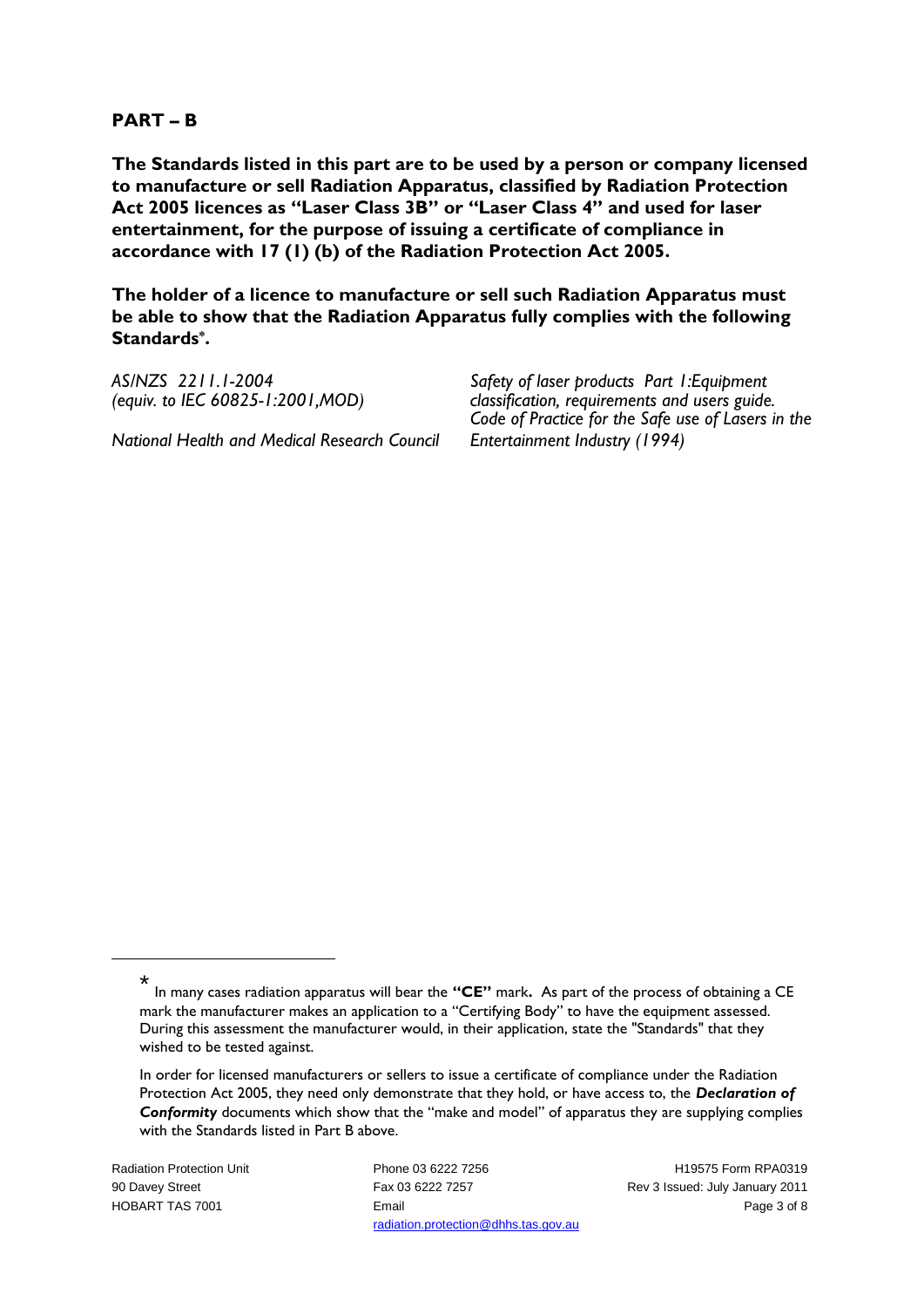### **Section 2 –** PARTS OF STANDARDS AND CODES OF PRACTICE ADOPTED BY THIS STANDARD

| <b>ITEM</b>          | <b>Requirements</b>                                                                                                                                                                                                                                                                                                                                                                                       |
|----------------------|-----------------------------------------------------------------------------------------------------------------------------------------------------------------------------------------------------------------------------------------------------------------------------------------------------------------------------------------------------------------------------------------------------------|
| laser product        |                                                                                                                                                                                                                                                                                                                                                                                                           |
| -general             |                                                                                                                                                                                                                                                                                                                                                                                                           |
| engineering          |                                                                                                                                                                                                                                                                                                                                                                                                           |
| specifications       |                                                                                                                                                                                                                                                                                                                                                                                                           |
| protective           | AS/NZS 2211.1 4.2.1                                                                                                                                                                                                                                                                                                                                                                                       |
| housing              | each laser product must have a protective housing which, when in place, prevents human<br>access to laser radiation (including errant laser radiation) in excess of class 1, except when<br>human access is necessary for the performance of the function (s) of the product.                                                                                                                             |
| removal of           | AS/NZS 2211.1 4.2.2.                                                                                                                                                                                                                                                                                                                                                                                      |
| parts for<br>service | any parts of the housing or enclosure of a laser product (including embedded laser<br>products) that can be removed or displaced for service and which would allow access to<br>laser radiation in excess of the AEL assigned and are not interlocked must be secured in<br>such a way that removal or displacement of the parts requires the use of tools                                                |
| safety               | AS/NZS 2211.1 4.3.1 a), b)                                                                                                                                                                                                                                                                                                                                                                                |
| interlocks           | a safety interlock must be provided for access panels of protective housings when both of<br>the following conditions are met:                                                                                                                                                                                                                                                                            |
|                      | the access panel is intended to be removed or displaced during maintenance or<br>a)<br>operation.                                                                                                                                                                                                                                                                                                         |
|                      | the removal of the panel gives access to laser radiation levels designated by $X$ in the<br>b)<br>table.                                                                                                                                                                                                                                                                                                  |
|                      | Removal of the panel must not result in emissions through the opening in excess of Class<br>I M or Class 2 M as applicable according to the wavelength.                                                                                                                                                                                                                                                   |
|                      | The safety interlock must be of a design which prevents the removal of the panel until the<br>accessible emission levels are below the AEL of the Class assigned and, in any case, below<br>the limits specified in 4.3.1 b). Inadvertent resetting of the interlock must not in itself<br>restore the emission values above the AEL of the class assigned nor above the limits<br>specified in 4.3.1 b). |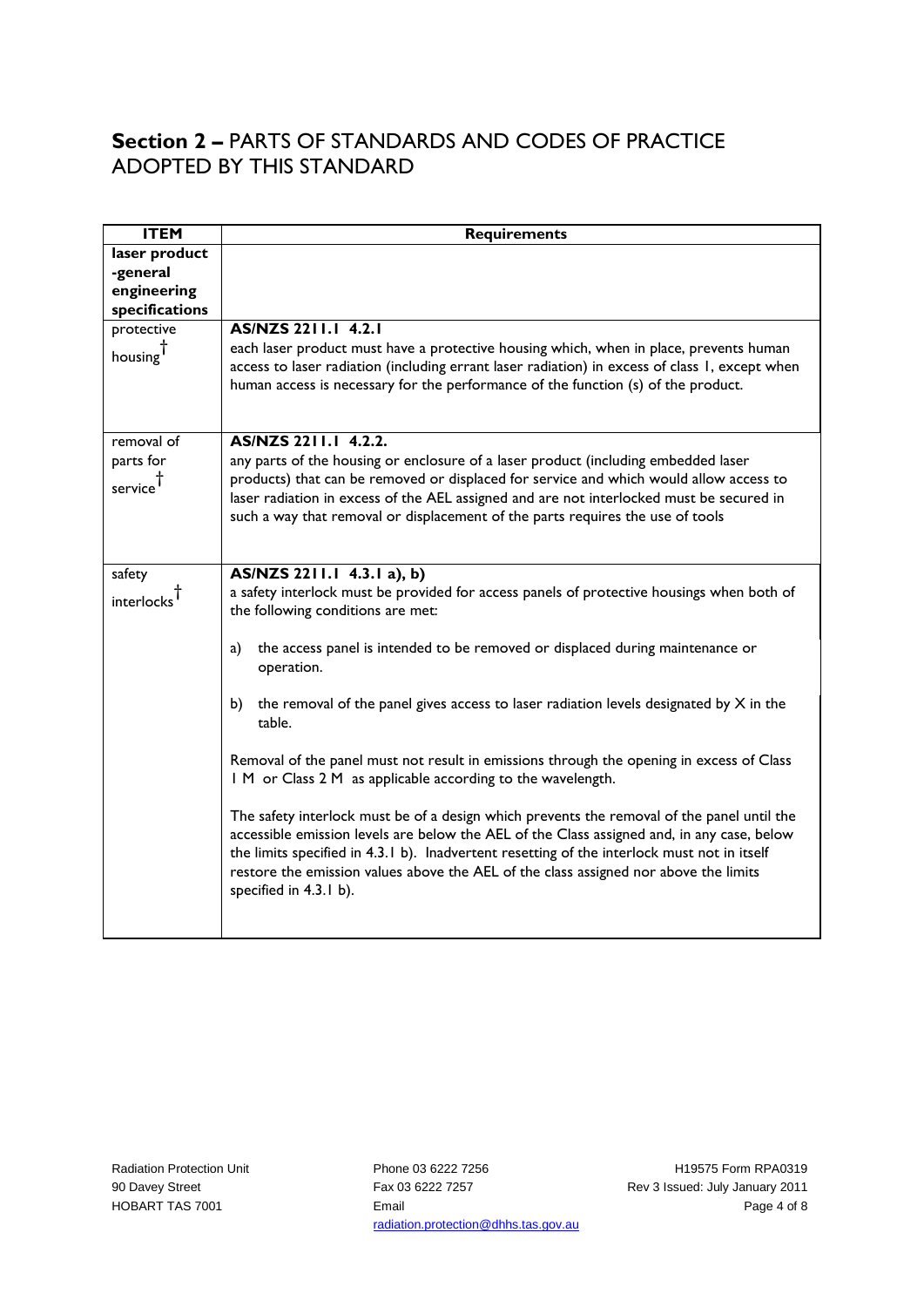| override        | AS/NZS 2211.1 4.3.2                                                                                                                              |
|-----------------|--------------------------------------------------------------------------------------------------------------------------------------------------|
| mechanism and   | If a deliberate override mechanism is provided, the manufacturer must also provide                                                               |
| a label on the  | adequate instruction about safe methods of working. <sup>†</sup>                                                                                 |
| interlock       |                                                                                                                                                  |
|                 | It must not be possible to leave the override in operation when the access panel is                                                              |
|                 | returned to its normal position. <sup>†</sup>                                                                                                    |
|                 |                                                                                                                                                  |
|                 | The interlock must be clearly associated with a label conforming to 5.9.2 "caution - laser                                                       |
|                 | radiation when opened and interlocks defeated". <sup>†</sup>                                                                                     |
|                 | Use of the override must give rise to a distinct visible or audible warning whenever the                                                         |
|                 | laser is energised or capacitor banks are not fully discharged, whether or not the access                                                        |
|                 | panel is removed or displaced.                                                                                                                   |
|                 |                                                                                                                                                  |
|                 | A visible warning must be clearly visible through protective eyewear appropriate for use                                                         |
|                 | with the particular laser.                                                                                                                       |
|                 |                                                                                                                                                  |
|                 |                                                                                                                                                  |
| remote          | <b>AS/NZS 2211.1 4.4</b>                                                                                                                         |
| interlock       | each class 3B and 4 laser system must have a remote interlock connector. When the                                                                |
| connector       | terminals of the connector are open - circuited, the accessible radiation must not exceed                                                        |
|                 | class 1 M or Class 2 M as applicable.                                                                                                            |
|                 |                                                                                                                                                  |
| key control     | <b>AS/NZS 2211.1 4.5</b>                                                                                                                         |
|                 | each class 3B and Class 4 laser system must incorporate a key operated master control.                                                           |
|                 | The key must be removable and the laser radiation must not be accessible when the key is                                                         |
|                 | removed. In this part the term "key" includes any control devices, such as magnetic cards,                                                       |
|                 | cipher combinations, etc.                                                                                                                        |
|                 |                                                                                                                                                  |
|                 |                                                                                                                                                  |
| laser radiation | AS/NZS 2211.1 4.6.1                                                                                                                              |
| emission        | Each Class 3B and Class 4 laser system must give an audible or visible warning when it is                                                        |
| warning         | switched on or if capacitor banks of a pulsed laser are being charged or have not been                                                           |
|                 | positively discharged.                                                                                                                           |
|                 |                                                                                                                                                  |
|                 | The warning device must be fail - safe or redundant. Any visible warning must be clearly                                                         |
|                 | visible through protective eyewear appropriate for use with the particular laser. The                                                            |
|                 | visible warning must be located so that viewing does not require exposure to laser<br>radiation in excess of the AEL for Class 1 M and Class 2 M |
|                 |                                                                                                                                                  |
|                 |                                                                                                                                                  |
| warning device  | AS/NZS 2211.1 4.6.2                                                                                                                              |
| distances       | each operational control and laser aperture that can be separated by 2 metres or more                                                            |
|                 | from a radiation warning device must itself be provided with a radiation warning device.                                                         |
|                 | The warning device must be clearly visible or audible to the person in the vicinity of the                                                       |
|                 | operational control or laser aperture.                                                                                                           |
|                 |                                                                                                                                                  |
|                 |                                                                                                                                                  |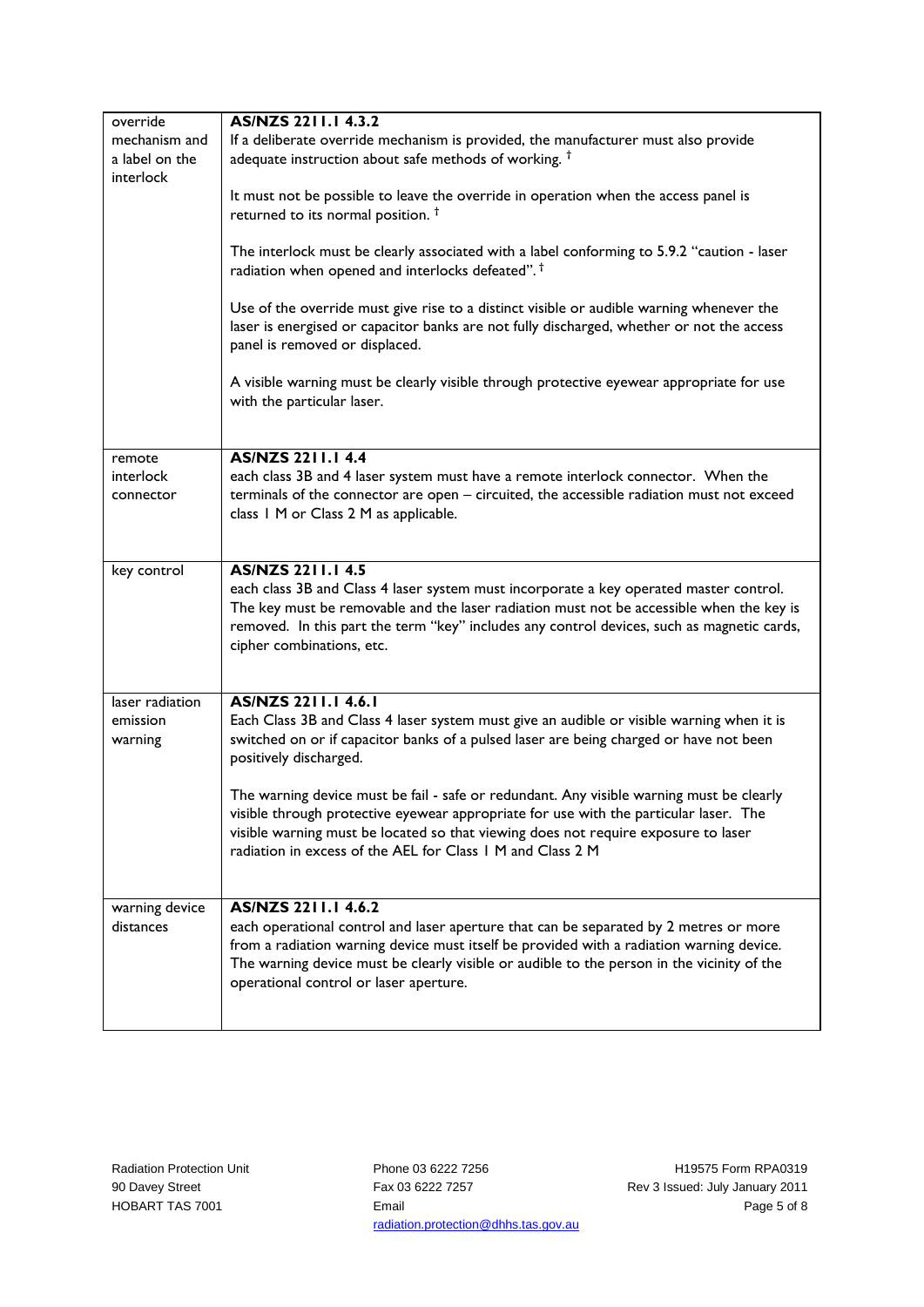| aperture                           | AS/NZS 2211.1 4.6.3                                                                                                                                                                                                                                                                                                                                                                                    |
|------------------------------------|--------------------------------------------------------------------------------------------------------------------------------------------------------------------------------------------------------------------------------------------------------------------------------------------------------------------------------------------------------------------------------------------------------|
| indication                         | where the laser emission may be distributed through more than one aperture, then a<br>visible warning device must clearly indicate the output aperture or apertures through<br>which laser emission can occur.                                                                                                                                                                                         |
| beam stop or<br>attenuator         | <b>AS/NZS 2211.1 4.7</b><br>each Class 3B and Class 4 laser system must incorporate one or more permanently<br>attached means of attenuation (beam stop or attenuator, other than a laser energy source<br>switch, mains connector or key control). The beam stop or attenuator must be capable<br>of preventing human access to laser radiation in excess of Class IM or Class 2 M as<br>appropriate, |
| scanning<br>safeguard <sup>1</sup> | <b>AS/NZS 2211.14.10</b><br>laser products intended to emit scanned radiation, and classified on this basis, must not, as<br>a result of scan failure or of variation in either scan velocity or amplitude, permit human<br>access to laser radiation in excess of the AEL for the assigned class.                                                                                                     |
| labelling                          | AS/NZS 2211.1 5.2,5.3,5.4,5.5, 5.6 and 5.7                                                                                                                                                                                                                                                                                                                                                             |
| labels for access<br>panels        | each laser product must carry labels in accordance with of<br>AS/NZS 2211.1 5.9.1, 5.9.2.<br>each connection, each panel of a protective housing and each access panel of a protective<br>enclosure which when removed or displaced permits human access to laser radiation in<br>excess of the AEL for Class 1 must have labelling as per                                                             |
|                                    |                                                                                                                                                                                                                                                                                                                                                                                                        |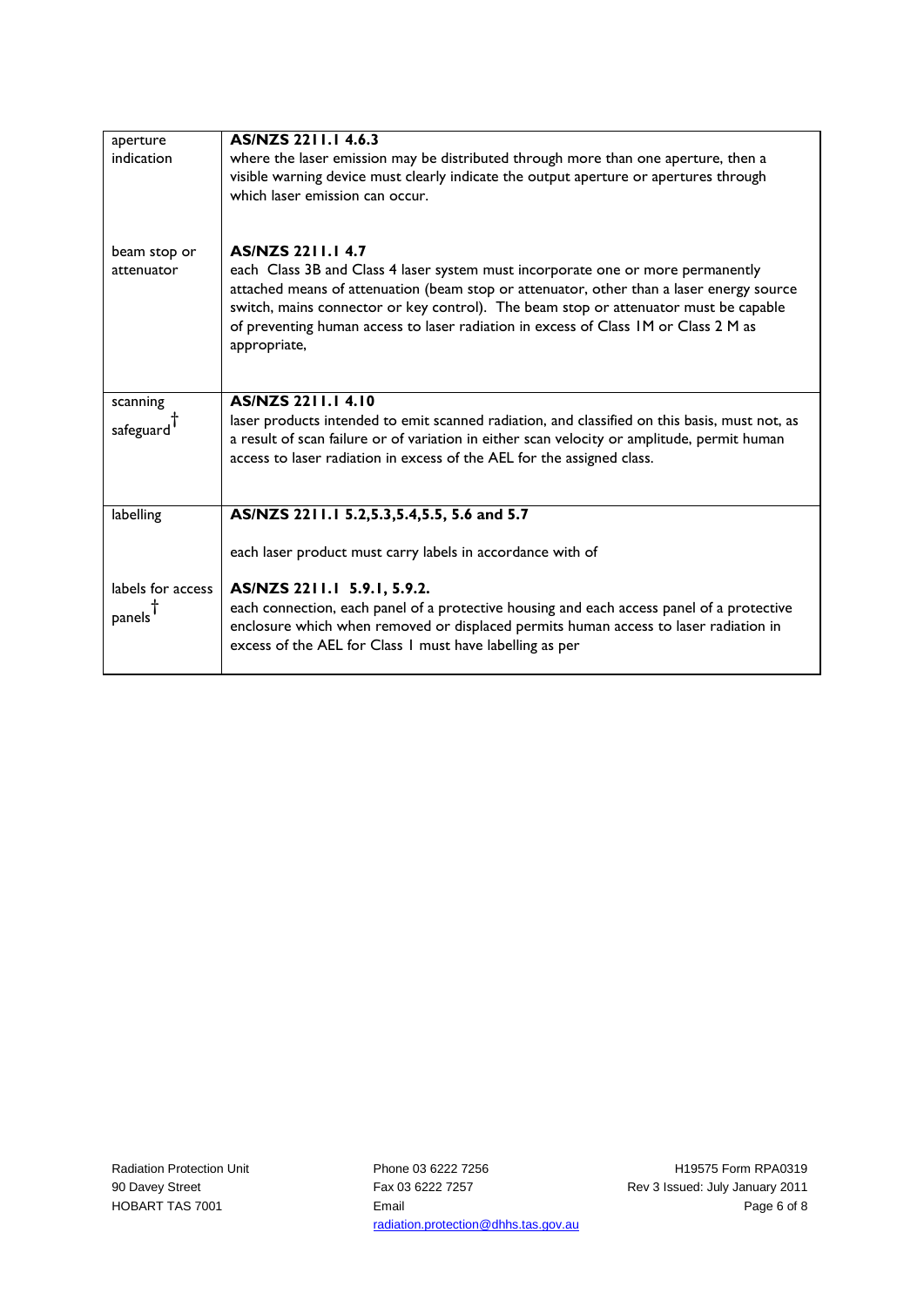| laser product | AS/NZS 2211.1 6.1 a), b), c), d), e), f)                                                    |
|---------------|---------------------------------------------------------------------------------------------|
| -information  |                                                                                             |
| provided by   | The appropriate documentation containing the following information must be available        |
| the           |                                                                                             |
| manufacturer  | (manufacturers of laser products must provide (or see to the provision of) the following    |
| to the user   |                                                                                             |
|               | information)                                                                                |
|               | adequate instructions for proper assembly, maintenance and safe use including clear<br>a)   |
|               | warnings concerning precautions to avoid possible exposure to hazardous laser               |
|               | radiation and other hazards associated with the equipment.                                  |
|               |                                                                                             |
|               | A statement in appropriate units of beam divergence for collimated beams, pulse<br>b)       |
|               | duration and maximum output, with the magnitudes of the cumulative measurement              |
|               |                                                                                             |
|               | uncertainty and any expected increase in the measured quantities at any time after the      |
|               | manufacture added to the values measured at the time of manufacture (duration of            |
|               | pulses resulting from unintentional mode-locking need not be specified); however            |
|               | those conditions associated with the product known to result in unintentional mode          |
|               | locking must be specified).                                                                 |
|               | Additionally for embedded laser products and other incorporated laser products,             |
|               |                                                                                             |
|               | similar information must be provided to describe the incorporated laser. The                |
|               | information must also include appropriate safety instructions to the user to avoid          |
|               | inadvertent exposure to hazardous laser radiation.                                          |
|               | legible reproductions of all required labels and hazard warnings to be affixed to the<br>c) |
|               | laser product or provided with the laser product. The corresponding positions of            |
|               | each label affixed to the product must be indicated or, if provided with the product, a     |
|               |                                                                                             |
|               | statement that such labels could not be affixed to the product but were supplied with       |
|               | the product and a statement of the form and manner in which they were supplied              |
|               | must be provided.                                                                           |
|               |                                                                                             |
|               | a clear indication in the manual of all locations of laser apertures.<br>d)                 |
|               |                                                                                             |
|               | a listing of controls, adjustments and procedures for operation and maintenance,<br>e)      |
|               |                                                                                             |
|               | including the warning "Caution-Use of controls or adjustments or performance of             |
|               | procedures other than those specified herein may result in hazardous radiation              |
|               | exposure".                                                                                  |
|               | in the case of laser products that do not incorporate the laser energy source<br>f)         |
|               | necessary for laser emission a statement of the compatibility requirements for a laser      |
|               | energy source to ensure safety.                                                             |
|               | AS/NZS 2211.1 6.1                                                                           |
| equipment     |                                                                                             |
|               |                                                                                             |
| requirements  |                                                                                             |
| - for         |                                                                                             |
| particular    |                                                                                             |
| uses          |                                                                                             |
| laser         | AS/NZS 2211.1 12.4                                                                          |
| demonstratio  | Check the class of laser being used.                                                        |
| ns, displays  | Only Class 1 or Class 2 laser products should be used for demonstration, display or         |
| and           |                                                                                             |
|               | entertainment in unsupervised areas. Higher power lasers for display or entertainment       |
| exhibitions   | refer to NH&MRC Code.                                                                       |
|               |                                                                                             |
|               |                                                                                             |

Phone 03 6222 7256 Fax 03 6222 7257 Email radiation.protection@dhhs.tas.gov.au